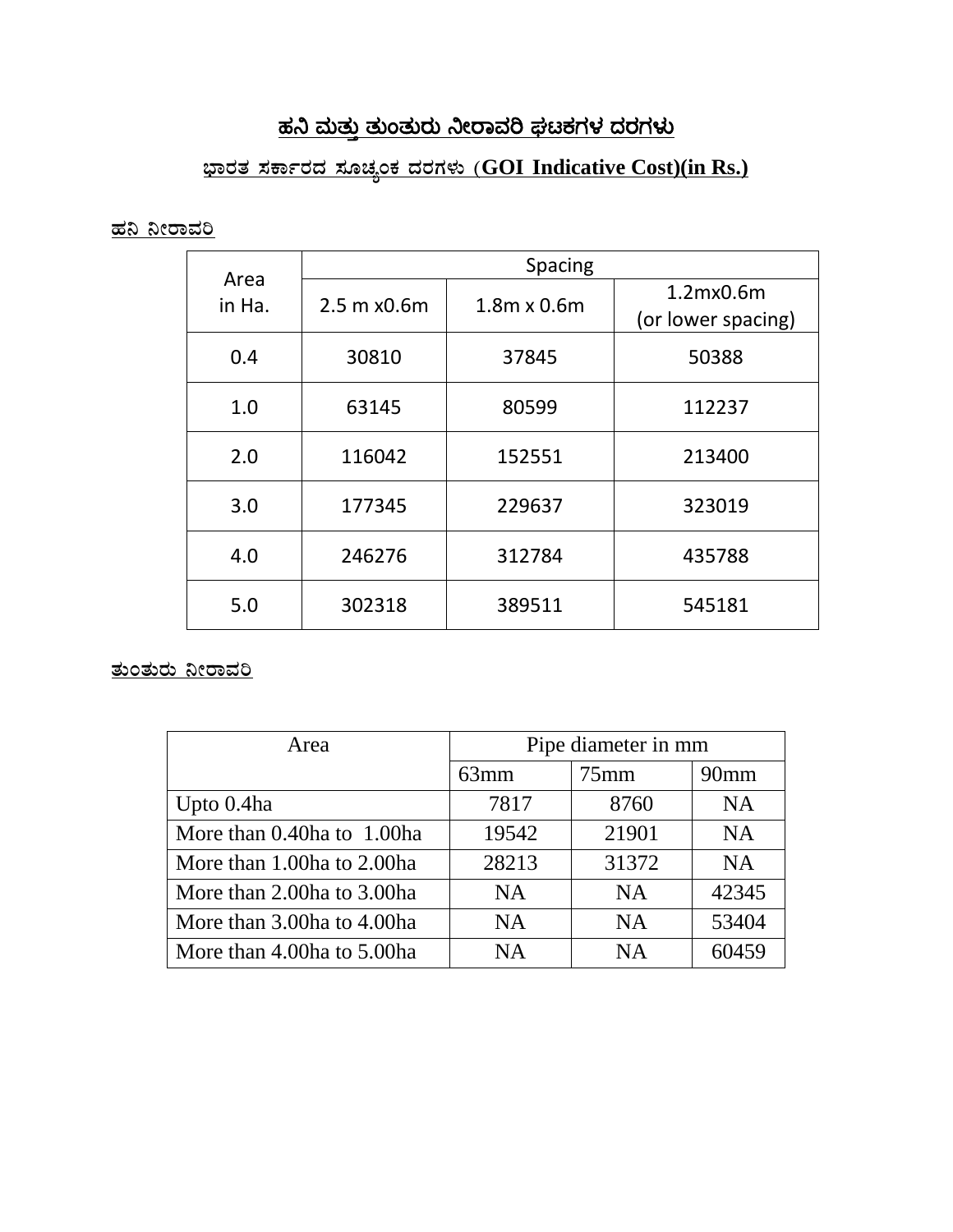ಹನಿ ನೀರಾವಲಿ ಫಟಕಗ<mark>ಆ</mark>ಗೆ ಭಾರತ ಸರ್ಕಾರದ ಮಾರ್ಗಸೂಚಿಯ ಸೂಚ್ಯಂಕ ದರಗಳ ಅನ್ವಯ  $\beta$ &ುವ ಸಹಾಯಧನ (ರೂ.ಗಳಲ್ಲ)

| Subsidy @ 90% from 0.2 to 2.00 ha. |             |                    |                                 |  |
|------------------------------------|-------------|--------------------|---------------------------------|--|
| ವಿಸ್ವೀರ್ಣ<br>Area in Ha.           | 2.5 m x0.6m | $1.8m \times 0.6m$ | 1.2mx0.6m<br>(or lower spacing) |  |
| 0.20                               | 13865       | 17030              | 22675                           |  |
| 0.30                               | 20797       | 25545              | 34012                           |  |
| 0.40                               | 27729       | 34061              | 45349                           |  |
| 0.50                               | 32579       | 40474              | 54627                           |  |
| 0.60                               | 37430       | 46887              | 63904                           |  |
| 0.70                               | 42280       | 52017              | 73181                           |  |
| 0.80                               | 47130       | 57148              | 82459                           |  |
| 0.90                               | 51980       | 64843              | 91736                           |  |
| 1.00                               | 56831       | 72539              | 101013                          |  |
| 1.10                               | 61591       | 79015              | 110118                          |  |
| 1.20                               | 66352       | 85490              | 119223                          |  |
| 1.30                               | 71113       | 91966              | 128327                          |  |
| 1.40                               | 75873       | 98442              | 137432                          |  |
| 1.50                               | 80634       | 104918             | 146537                          |  |
| 1.60                               | 85395       | 111393             | 155641                          |  |
| 1.70                               | 90156       | 117869             | 164746                          |  |
| 1.80                               | 94916       | 124345             | 173851                          |  |
| 1.90                               | 99677       | 130820             | 182955                          |  |
| 2.00                               | 104438      | 137296             | 192060                          |  |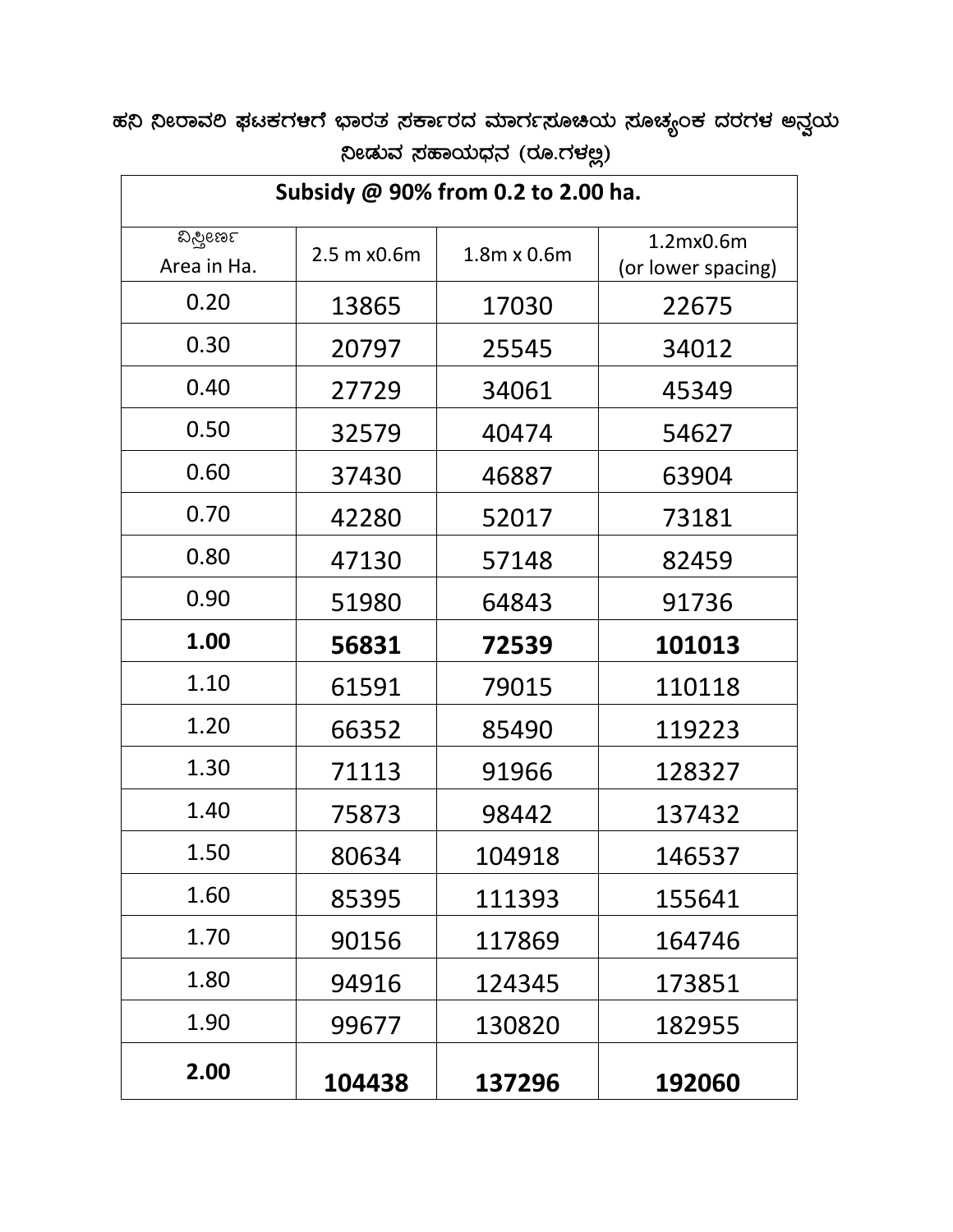| Subsidy @ 45% from 2.10 to 5.00 ha. |             |                    |                    |  |  |
|-------------------------------------|-------------|--------------------|--------------------|--|--|
| Area in Ha.                         | 2.5 m x0.6m | $1.8m \times 0.6m$ | 1.2mx0.6m          |  |  |
|                                     |             |                    | (or lower spacing) |  |  |
| 2.10                                | 54978       | 72117              | 100963             |  |  |
| 2.20                                | 57736       | 75586              | 105896             |  |  |
| 2.30                                | 60495       | 79055              | 110829             |  |  |
| 2.40                                | 63253       | 82523              | 115761             |  |  |
| 2.50                                | 66012       | 85992              | 120694             |  |  |
| 2.60                                | 68771       | 89461              | 125627             |  |  |
| 2.70                                | 71529       | 92930              | 130560             |  |  |
| 2.80                                | 74288       | 96399              | 135493             |  |  |
| 2.90                                | 77047       | 99868              | 140426             |  |  |
| 3.00                                | 79805       | 103337             | 145359             |  |  |
| 3.10                                | 82907       | 107078             | 150433             |  |  |
| 3.20                                | 86009       | 110820             | 155508             |  |  |
| 3.30                                | 89111       | 114561             | 160582             |  |  |
| 3.40                                | 92213       | 118303             | 165657             |  |  |
| 3.50                                | 95315       | 122045             | 170732             |  |  |
| 3.60                                | 98417       | 125786             | 175806             |  |  |
| 3.70                                | 101518      | 129528             | 180881             |  |  |
| 3.80                                | 104620      | 133270             | 185955             |  |  |
| 3.90                                | 107722      | 137011             | 191030             |  |  |
| 4.00                                | 110824      | 140753             | 196105             |  |  |
| 4.10                                | 113346      | 144206             | 201027             |  |  |
| 4.20                                | 115868      | 147658             | 205950             |  |  |
| 4.30                                | 118390      | 151111             | 210873             |  |  |
| 4.40                                | 120912      | 154564             | 215795             |  |  |
| 4.50                                | 123434      | 158016             | 220718             |  |  |
| 4.60                                | 125956      | 161469             | 225641             |  |  |
| 4.70                                | 128477      | 164922             | 230563             |  |  |
| 4.80                                | 130999      | 168375             | 235486             |  |  |
| 4.90                                | 133521      | 171827             | 240409             |  |  |
| 5.00                                | 136043      | 175280             | 245331             |  |  |